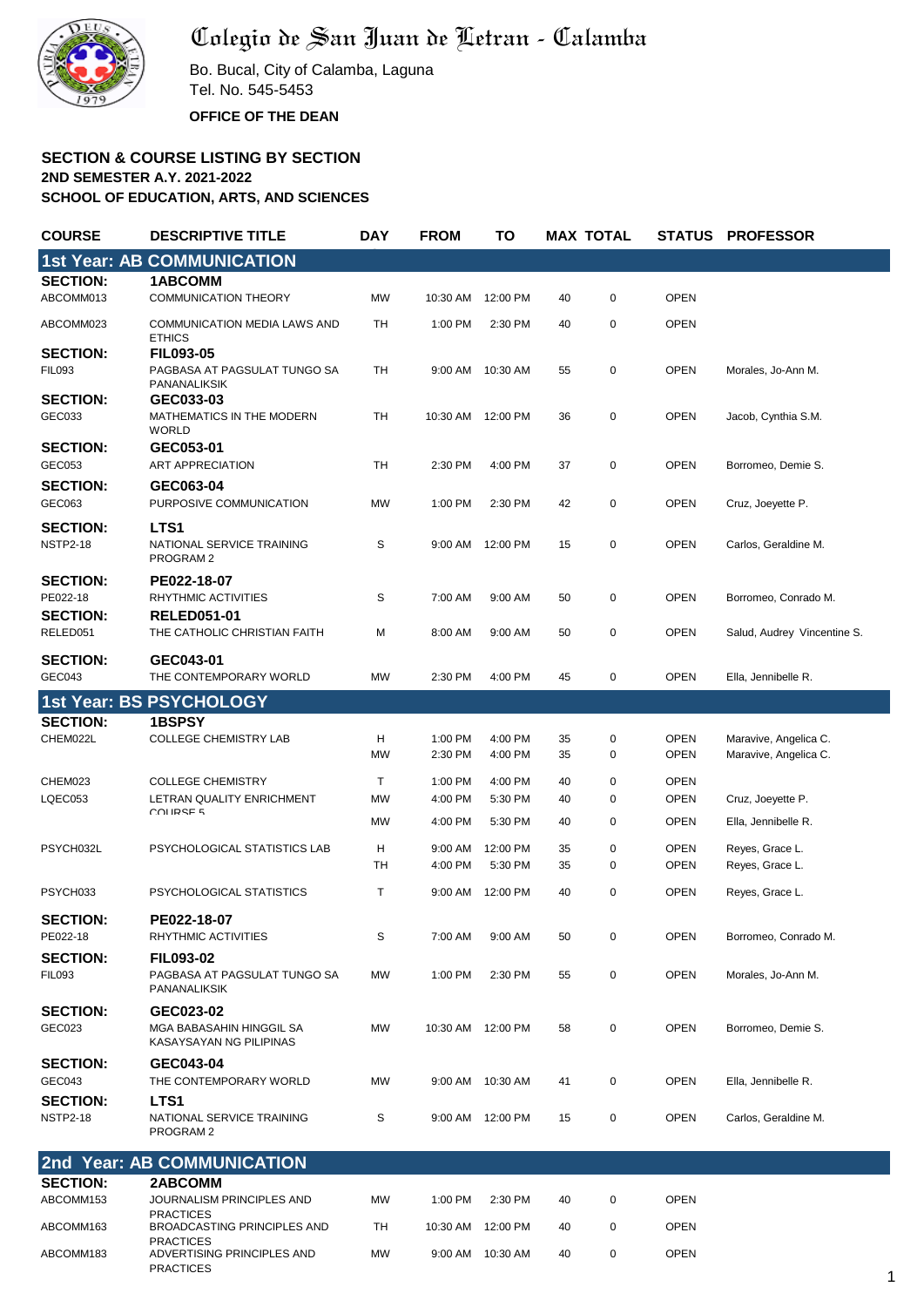| ABCOMM293                        | <b>DIGITAL PUBLISHING</b>                                                                                                                                                                                                  | Τ         | 12:30 PM           | 3:30 PM          | 40  | $\mathbf 0$ | <b>OPEN</b> |                             |
|----------------------------------|----------------------------------------------------------------------------------------------------------------------------------------------------------------------------------------------------------------------------|-----------|--------------------|------------------|-----|-------------|-------------|-----------------------------|
| ABCOMM303                        | PHILIPPINE ARTS                                                                                                                                                                                                            | <b>MW</b> | 6:00 PM            | 7:30 PM          | 40  | 0           | <b>OPEN</b> | Palis, Ricamela S.          |
| LQEC023                          | LETRAN QUALITY ENRICHMENT                                                                                                                                                                                                  | TH        | 4:00 PM            | 5:30 PM          | 40  | $\mathbf 0$ | <b>OPEN</b> | Borromeo, Demie S.          |
| <b>SECTION:</b>                  | <b>COURSE 2</b><br>FIL113-02                                                                                                                                                                                               |           |                    |                  |     |             |             |                             |
| <b>FIL113</b>                    | PANITIKANG FILIPINO                                                                                                                                                                                                        | <b>MW</b> | 4:00 PM            | 5:30 PM          | 50  | $\mathbf 0$ | <b>OPEN</b> | Oliveros, Jayson N.         |
| <b>SECTION:</b><br>PE042-18      | PE042-18-11<br><b>TEAM SPORTS</b>                                                                                                                                                                                          | н         | 1:30 PM            | 3:30 PM          | 60  | $\mathbf 0$ | <b>OPEN</b> | Borromeo, Conrado M.        |
| <b>SECTION:</b><br>RELED073      | <b>RELED073-08</b><br>CONTEMPORARY ISSUES ABOUT<br>CHURCH AND HUMAN SOCIETY                                                                                                                                                | TH        |                    | 9:00 AM 10:30 AM | 100 | $\mathbf 0$ | <b>OPEN</b> | Candari, Liz Diane Grace A. |
| <b>SECTION:</b><br><b>RZL023</b> | <b>RZL023-02</b><br>BUHAY AT MGA AKDA NI RIZAL                                                                                                                                                                             | MW        | 10:30 AM 12:00 PM  |                  | 55  | $\mathbf 0$ | <b>OPEN</b> | Oliveros, Jayson N.         |
|                                  | 2nd Year: BS PSYCHOLOGY                                                                                                                                                                                                    |           |                    |                  |     |             |             |                             |
| <b>SECTION:</b><br>LQEC073       | 2BSPSY<br>LETRAN QUALITY ENRICHMENT                                                                                                                                                                                        | <b>TH</b> | 4:00 PM            | 5:30 PM          | 40  | $\mathbf 0$ | <b>OPEN</b> | Borromeo, Demie S.          |
|                                  | <b>COURSE 7</b>                                                                                                                                                                                                            |           | 4:00 PM            |                  |     |             |             |                             |
|                                  |                                                                                                                                                                                                                            | <b>TH</b> |                    | 5:30 PM          | 40  | 0           | <b>OPEN</b> | Oliveros, Jayson N.         |
| NSCI092L                         | COLLEGE ZOOLOGY LAB                                                                                                                                                                                                        | S         | 1:00 PM            | 4:00 PM          | 35  | 0           | <b>OPEN</b> | Romabiles, Lorenzo C.       |
|                                  |                                                                                                                                                                                                                            | S         | 9:00 AM            | 12:00 PM         | 35  | 0           | <b>OPEN</b> | Romabiles, Lorenzo C.       |
| <b>NSCI093</b>                   | COLLEGE ZOOLOGY                                                                                                                                                                                                            | <b>MW</b> | 5:30 PM            | 7:00 PM          | 40  | 0           | <b>OPEN</b> | Romabiles, Lorenzo C.       |
| PSYCH063                         | <b>COGNITIVE PSYCHOLOGY</b>                                                                                                                                                                                                | <b>MW</b> | 7:30 AM            | 9:00 AM          | 40  | 0           | <b>OPEN</b> | Ventura, Karren S.          |
| PSYCH093                         | ABNORMAL PSYCHOLOGY                                                                                                                                                                                                        | <b>MW</b> | 9:00 AM            | 10:30 AM         | 40  | $\mathbf 0$ | <b>OPEN</b> | Ventura, Karren S.          |
| PSYCH172L                        | FIELD METHODS IN PSYCHOLOGY<br>LAB                                                                                                                                                                                         | Τ         | 12:30 PM           | 3:30 PM          | 35  | 0           | <b>OPEN</b> |                             |
|                                  |                                                                                                                                                                                                                            | W         | 2:30 PM            | 5:30 PM          | 35  | 0           | <b>OPEN</b> |                             |
| PSYCH173                         | FIELD METHODS IN PSYCHOLOGY                                                                                                                                                                                                | <b>MW</b> | 10:30 AM           | 12:00 PM         | 40  | $\mathbf 0$ | <b>OPEN</b> |                             |
| <b>SECTION:</b><br>GEC063        | GEC063-04<br>PURPOSIVE COMMUNICATION                                                                                                                                                                                       | <b>MW</b> | 1:00 PM            | 2:30 PM          | 42  | $\mathbf 0$ | <b>OPEN</b> | Cruz, Joeyette P.           |
| <b>SECTION:</b>                  | PE042-18-09                                                                                                                                                                                                                |           |                    |                  |     |             |             |                             |
| PE042-18                         | <b>TEAM SPORTS</b>                                                                                                                                                                                                         | Н         | 10:30 AM  12:30 PM |                  | 45  | $\mathbf 0$ | <b>OPEN</b> | Borromeo, Conrado M.        |
| <b>SECTION:</b><br>RELED073      | <b>RELED073-07</b><br>CONTEMPORARY ISSUES ABOUT<br>CHURCH AND HUMAN SOCIETY                                                                                                                                                | TH        |                    | 9:00 AM 10:30 AM | 100 | 0           | <b>OPEN</b> |                             |
|                                  | 3rd Year: AB COMMUNICATION                                                                                                                                                                                                 |           |                    |                  |     |             |             |                             |
| <b>SECTION:</b>                  | <b>3ABCOMM</b>                                                                                                                                                                                                             |           |                    |                  |     |             |             |                             |
| AB-THA                           | THESIS 1 (PROPOSAL)                                                                                                                                                                                                        | W         | 9:00 AM            | 12:00 PM         | 40  | 0           | <b>OPEN</b> | Magdamit, Teobaldo Q.       |
| ABCOMM323                        | <b>DIGITAL IMAGING</b>                                                                                                                                                                                                     | н         | 1:00 PM            | 4:00 PM          | 40  | 0           | <b>OPEN</b> |                             |
| ABELEC-7                         | <b>FILM PRODUCTION</b>                                                                                                                                                                                                     | М         | 2:30 PM            | 4:30 PM          | 40  | 0           | <b>OPEN</b> |                             |
| ABELEC-7L                        | FILM PRODUCTION LAB                                                                                                                                                                                                        | T.        | 4:00 PM            | 7:00 PM          | 35  | 0           | <b>OPEN</b> |                             |
| LQEC043                          | LETRAN QUALITY ENRICHMENT<br><b>COURSE 4</b>                                                                                                                                                                               | MW        | 5:30 PM            | 7:00 PM          | 40  | 0           | <b>OPEN</b> | Yanoria, Sherwin D.         |
|                                  | 3rd Year: ELEMENTARY EDUCATION                                                                                                                                                                                             |           |                    |                  |     |             |             |                             |
| <b>SECTION:</b><br>ELEM-ELEC1    | 3BEED<br>TEACHING MULTI-GRADE CLASSES                                                                                                                                                                                      | <b>MW</b> | 2:30 PM            | 4:00 PM          | 40  | 0           | <b>OPEN</b> |                             |
| ELEM143                          | TEACHING ENGLISH IN THE                                                                                                                                                                                                    | <b>MW</b> | 9:00 AM            | 10:30 AM         | 40  | 0           | <b>OPEN</b> |                             |
| ELEM153                          | ELEMENTARY GRADES THROUGH<br>TEACHING MATH IN THE                                                                                                                                                                          | TH        | 9:00 AM            | 10:30 AM         | 40  | 0           | <b>OPEN</b> |                             |
| ELEM163                          | <b>INTERMEDIATE GRADES</b><br>CONTENT AND PEDAGOGY FOR THE<br>MOTHER-TONGUE<br>TEACHING PE AND HEALTH IN THE<br><b>ELEMENTARY GRADES</b><br>EDUKASYONG PANTAHANAN AT<br>PANGKABUHAYAN WITH<br><b>RESEARCH IN EDUCATION</b> | MW        | 10:30 AM           | 12:00 PM         | 40  | $\mathbf 0$ | <b>OPEN</b> |                             |
| ELEM173                          |                                                                                                                                                                                                                            | TH        | 1:00 PM            | 2:30 PM          | 40  | 0           | <b>OPEN</b> |                             |
| ELEM183                          |                                                                                                                                                                                                                            | TH        | 10:30 AM           | 12:00 PM         | 40  | 0           | <b>OPEN</b> |                             |
| ELEM193                          |                                                                                                                                                                                                                            | <b>MW</b> | 4:00 PM            | 5:30 PM          |     | $\mathbf 0$ | <b>OPEN</b> |                             |
|                                  |                                                                                                                                                                                                                            |           |                    |                  | 40  |             |             |                             |
| LQEC153                          | LETRAN QUALITY ENRICHMENT<br><b>COURSE 15</b>                                                                                                                                                                              | <b>MW</b> | 5:30 PM            | 7:00 PM          | 40  | 0           | <b>OPEN</b> |                             |
| <b>SECTION:</b><br>EDUC-RESB     | <b>3EDUC</b><br>EDUCATIONAL RESEARCH II                                                                                                                                                                                    | MW        | 1:00 PM            | 2:30 PM          | 40  | 0           | <b>OPEN</b> |                             |
|                                  | 3rd Year: SECONDARY EDUCATION - ENGLISH                                                                                                                                                                                    |           |                    |                  |     |             |             |                             |
| <b>SECTION:</b>                  | <b>3BSE-ENG</b>                                                                                                                                                                                                            |           |                    |                  |     |             |             |                             |
| ENED-ELEC2                       | <b>STYLISTIC AND DISCOURSE</b><br>ANALYSIS                                                                                                                                                                                 | <b>MW</b> |                    | 9:00 AM 10:30 AM | 40  | 0           | <b>OPEN</b> |                             |